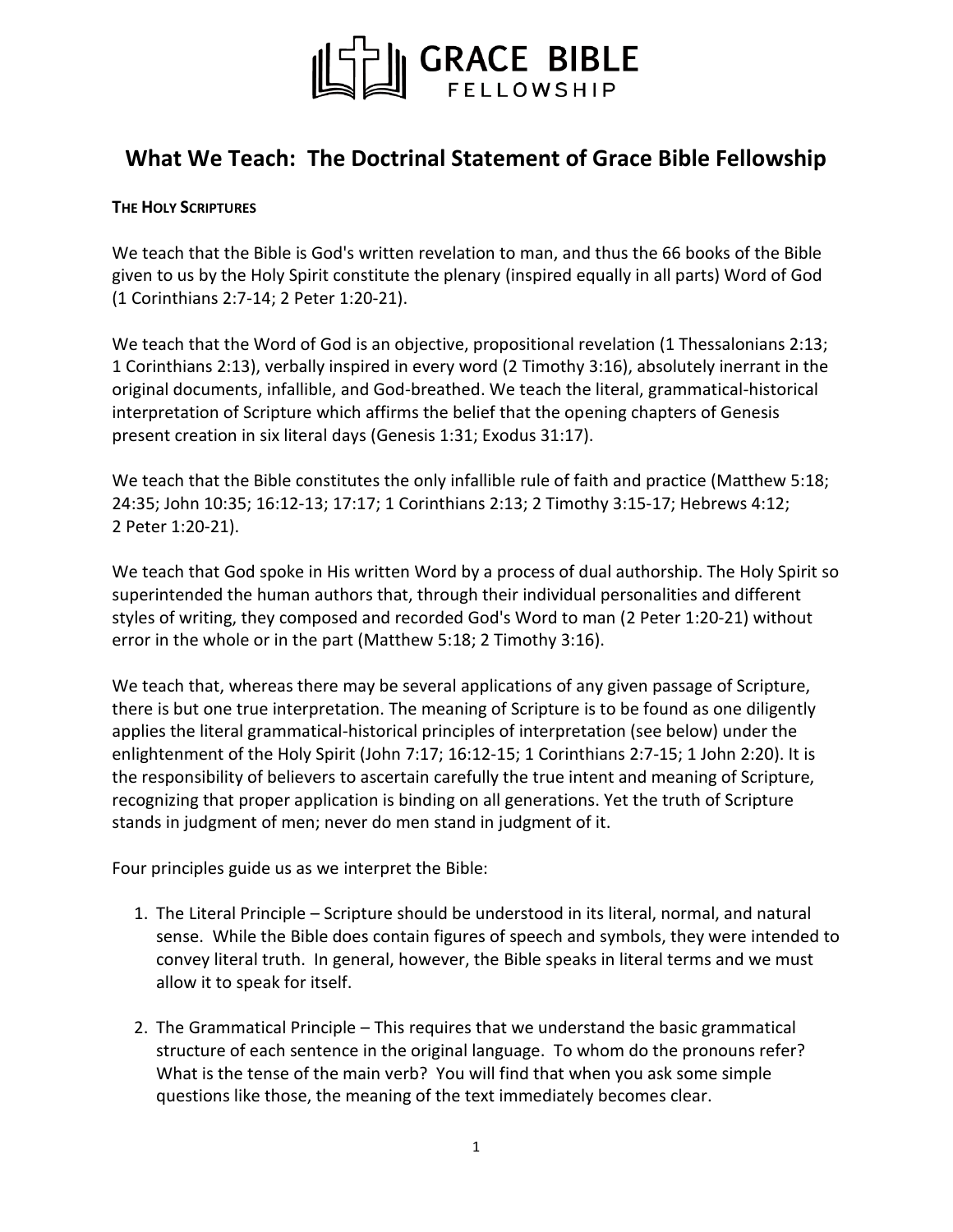- 3. The Historical Principle The means that we interpret a passage in its historical context. We must ask what the text meant to the people to whom it was first written. In this way we can develop a proper contextual understanding of the original intent of Scripture.
- 4. The Synthesis Principle This is what the Reformers called the *analogia scriptura*. It means that the Bible does not contradict itself. If we arrive at an interpretation of a passage that contradicts a truth taught elsewhere in the Scriptures, our interpretation cannot be correct. Scripture must be compared with Scripture to discover its full meaning.

## **GOD**

We teach that there is but one living and true God [\(Deuteronomy](http://biblia.com/books/nasb95/Dt6.4) 6:4; Isaiah [45:5-7;](http://biblia.com/books/nasb95/Is45.5) 1 [Corinthians](http://biblia.com/books/nasb95/1Co8.4) 8:4), an infinite, all-knowing Spirit [\(John](http://biblia.com/books/nasb95/Jn4.24) 4:24), perfect in all His attributes, one in essence, eternally existing in three Persons—Father, Son, and Holy Spirit [\(Matthew](http://biblia.com/books/nasb95/Mt28.19) 28:19; 2 [Corinthians](http://biblia.com/books/nasb95/2Co13.14) 13:14)—each equally deserving worship and obedience.

## *God the Father*

We teach that God the Father, the first Person of the Trinity, orders and disposes all things according to His own purpose and grace (Psalm [145:8-9;](http://biblia.com/books/nasb95/Ps145.8) 1 [Corinthians](http://biblia.com/books/nasb95/1Co8.6) 8:6). He is the Creator of all things [\(Genesis](http://biblia.com/books/nasb95/Ge1.1) 1:1-31; [Ephesians](http://biblia.com/books/nasb95/Eph3.9) 3:9). As the only absolute and omnipotent Ruler in the universe, He is sovereign in creation, providence, and redemption (Psalm [103:19;](http://biblia.com/books/nasb95/Ps103.19) [Romans](http://biblia.com/books/nasb95/Ro11.36) 11:36). His fatherhood involves both His designation within the Trinity and His relationship with mankind. As Creator He is Father to all men [\(Ephesians](http://biblia.com/books/nasb95/Eph4.6) 4:6), but He is spiritual Father only to believers [\(Romans](http://biblia.com/books/nasb95/Ro8.14) 8:14; 2 [Corinthians](http://biblia.com/books/nasb95/2Co6.18) 6:18). He has decreed for His own glory all things that come to pass [\(Ephesians](http://biblia.com/books/nasb95/Eph1.11) 1:11). He continually upholds, directs, and governs all creatures and events (1 [Chronicles](http://biblia.com/books/nasb95/1Ch29.11) 29:11). In His sovereignty He is neither the author nor approver of sin [\(Habakkuk](http://biblia.com/books/nasb95/Hab1.13) 1:13; John [8:38-47\)](http://biblia.com/books/nasb95/Jn8.38-47), nor does He abridge the accountability of moral, intelligent creatures (1 [Peter](http://biblia.com/books/nasb95/1Pe1.17) 1:17). He has graciously chosen from eternity past those whom He would have as His own [\(Ephesians](http://biblia.com/books/nasb95/Eph1.4-6) 1:4-6); He saves from sin all who come to Him through Jesus Christ; He adopts as His own all those who come to Him; and He becomes, upon adoption, Father to His own [\(John](http://biblia.com/books/nasb95/Jn1.12) 1:12[; Romans](http://biblia.com/books/nasb95/Ro8.15) 8:15; [Galatians](http://biblia.com/books/nasb95/Ga4.5) 4:5; [Hebrews](http://biblia.com/books/nasb95/Heb12.5) 12:5-9).

#### *God the Son*

We teach that Jesus Christ, the second Person of the Trinity, possesses all the divine excellencies, and in these He is coequal, consubstantial, and coeternal with the Father (John [10:30;](http://biblia.com/books/nasb95/Jn10.30) [14:9\)](http://biblia.com/books/nasb95/Jn14.9).

We teach that God the Father created according to His own will, through His Son, Jesus Christ, by whom all things continue in existence and in operation [\(John](http://biblia.com/books/nasb95/Jn1.3) 1:3; [Colossians](http://biblia.com/books/nasb95/Col1.15) 1:15-17; [Hebrews](http://biblia.com/books/nasb95/Heb1.2) 1:2).

We teach that in the incarnation (God becoming man) Christ surrendered only the prerogatives of deity but nothing of the divine essence, either in degree or kind. In His incarnation, the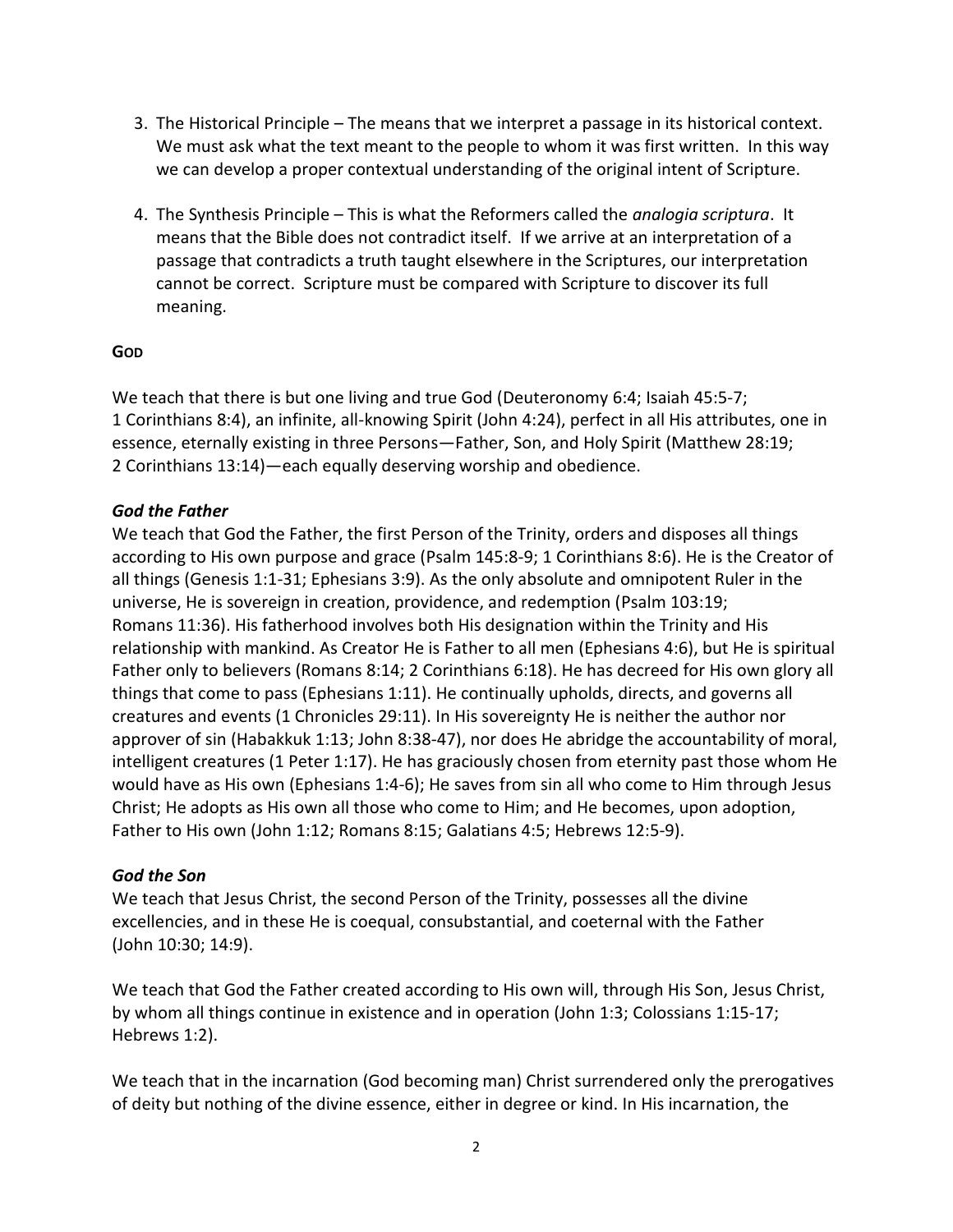eternally existing second Person of the Trinity accepted all the essential characteristics of humanity and so became the God-Man [\(Philippians](http://biblia.com/books/nasb95/Php2.5) 2:5-8; [Colossians](http://biblia.com/books/nasb95/Col2.9) 2:9).

We believe that, when the eternal Son became flesh, He took on a fully human nature, so that two whole, perfect, and distinct natures were inseparably joined together in one Person, without confusion or mixture. Thus the Person, Jesus Christ, was and is truly God and truly man, yet one Christ and the only Mediator between God and man. (John 1:1, 14; [Micah](http://biblia.com/books/nasb95/Mic5.2) 5:2; John [5:23;](http://biblia.com/books/nasb95/Jn5.23) [14:9-10;](http://biblia.com/books/nasb95/Jn14.9-10) Philippians 2:6-8[; Colossians](http://biblia.com/books/nasb95/Col2.9) 2:9; 1 Timothy 2:5; Hebrews 2:14, 17)

We teach that our Lord Jesus Christ was virgin born [\(Isaiah](http://biblia.com/books/nasb95/Is7.14) 7:14[; Matthew](http://biblia.com/books/nasb95/Mt1.23) 1:23, 25[; Luke](http://biblia.com/books/nasb95/Lk1.26-35) 1:26- [35\)](http://biblia.com/books/nasb95/Lk1.26-35); that He was God incarnate [\(John](http://biblia.com/books/nasb95/Jn1.1) 1:1, 14); and that the purpose of the incarnation was to reveal God, redeem men, and rule over God's kingdom [\(Psalm](http://biblia.com/books/nasb95/Ps2.7) 2:7-9; [Isaiah](http://biblia.com/books/nasb95/Is9.6) 9:6; [John](http://biblia.com/books/nasb95/Jn1.29) 1:29; [Philippians](http://biblia.com/books/nasb95/Php2.9-11) 2:9-11[; Hebrews](http://biblia.com/books/nasb95/Heb7.25-26) 7:25-26; 1 Peter [1:18-19\)](http://biblia.com/books/nasb95/Heb7.25-26).

We teach that, in the incarnation, the second Person of the Trinity laid aside His right to the full prerogatives of coexistence with God and took on an existence appropriate to a servant while never divesting Himself of His divine attributes [\(Philippians](http://biblia.com/books/nasb95/Php2.5-8) 2:5-8).

We teach that our Lord Jesus Christ accomplished our redemption through the shedding of His blood and sacrificial death on the cross and that His death was voluntary, vicarious (substituted himself for believers upon the cross), substitutionary (Christ absorbed our punishment, appeasing the wrath of God against us, removing the condemnation of the law against us), propitiatory (the turning away of wrath by an offering), and redemptive (John [10:15;](http://biblia.com/books/nasb95/Jn10.15) [Romans](http://biblia.com/books/nasb95/Ro3.24) 3:24-25; [5:8;](http://biblia.com/books/nasb95/Ro5.8) 1 [Peter](http://biblia.com/books/nasb95/1Pe2.24) 2:24).

We teach that on the basis of the efficacy (producing a result) of the death of our Lord Jesus Christ, the believing sinner is freed from the punishment, the penalty, the power, and one day the very presence of sin; and that he is declared righteous, given eternal life, and adopted into the family of God [\(Romans](http://biblia.com/books/nasb95/Ro3.25) 3:25; [5:8-9;](http://biblia.com/books/nasb95/Ro5.8-9) 2 [Corinthians](http://biblia.com/books/nasb95/2Co5.14) 5:14-15; 1 [Peter](http://biblia.com/books/nasb95/1Pe2.24) 2:24; [3:18\)](http://biblia.com/books/nasb95/1Pe3.18).

We teach that our justification is made sure by His literal, physical resurrection from the dead and that He is now ascended to the right hand of the Father, where He now mediates as our Advocate and High Priest [\(Matthew](http://biblia.com/books/nasb95/Mt28.6) 28:6; Luke [24:38-39;](http://biblia.com/books/nasb95/Lk24.38) Acts [2:30-31;](http://biblia.com/books/nasb95/Ac2.30) [Romans](http://biblia.com/books/nasb95/Ro4.25) 4:25; [8:34;](http://biblia.com/books/nasb95/Ro8.34) [Hebrews](http://biblia.com/books/nasb95/Heb7.25) 7:25; [9:24;](http://biblia.com/books/nasb95/Heb9.24) 1 [John](http://biblia.com/books/nasb95/1Jn2.1) 2:1).

We teach that in the resurrection of Jesus Christ from the grave, God confirmed the deity of His Son and gave proof that God has accepted the atoning work of Christ on the cross. Jesus' bodily resurrection is also the guarantee of a future resurrection life for all believers (John [5:26-29;](http://biblia.com/books/nasb95/Jn5.26) [14:19;](http://biblia.com/books/nasb95/Jn14.19) [Romans](http://biblia.com/books/nasb95/Ro1.4) 1:4[; 4:25;](http://biblia.com/books/nasb95/Ro4.25) [6:5-10;](http://biblia.com/books/nasb95/Ro6.5-10) 1 Corinthians 15:20, 23).

We teach that Jesus Christ will return to receive the church, which is His Body, unto Himself at the rapture, and returning with His church in glory, will establish His millennial kingdom on earth (Acts [1:9-11;](http://biblia.com/books/nasb95/Ac1.9) 1 [Thessalonians](http://biblia.com/books/nasb95/1Th4.13) 4:13-18; Revelation 20).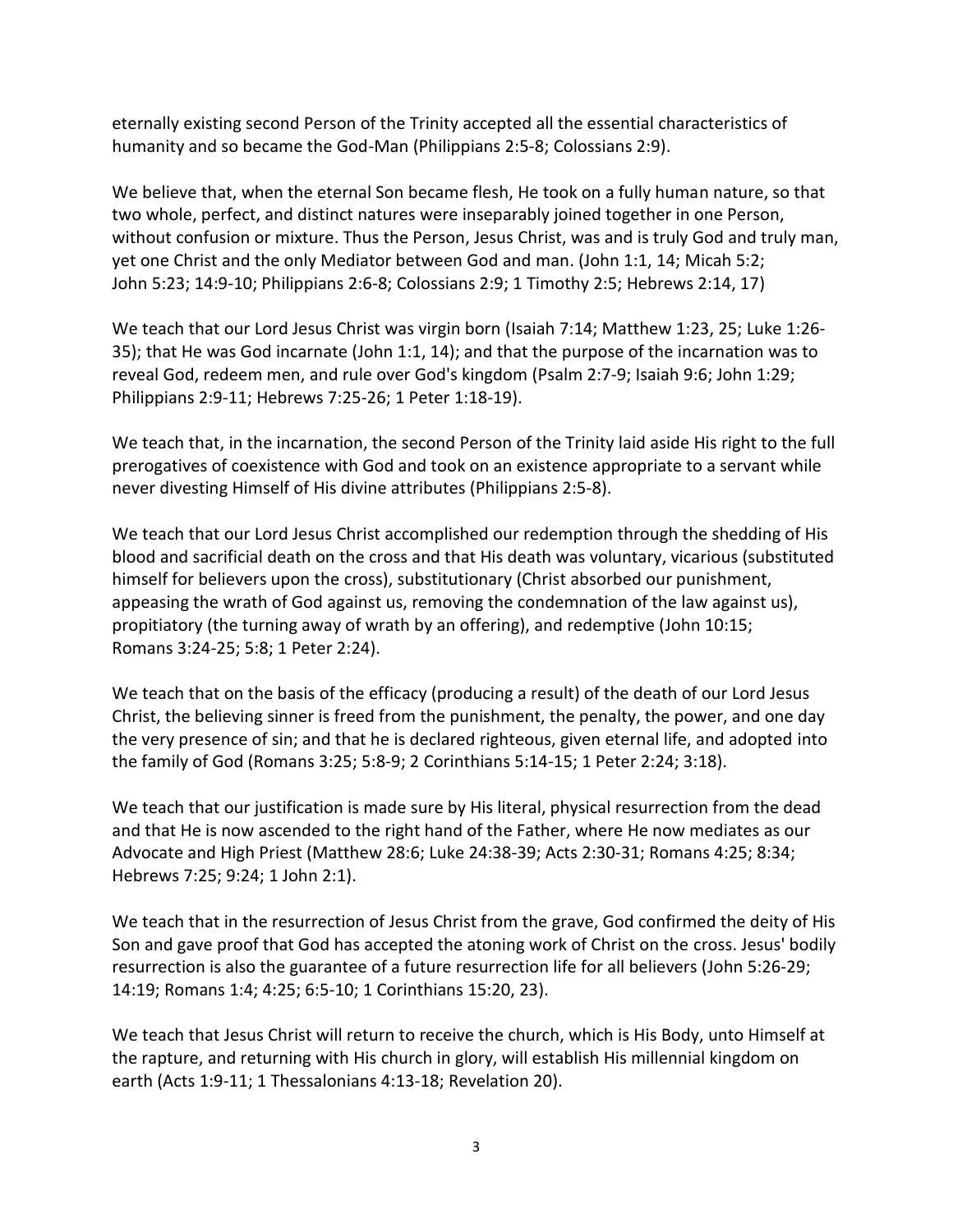We teach that the Lord Jesus Christ is the One through whom God will judge all mankind (John [5:22-23\)](http://biblia.com/books/nasb95/Jn5.22):

- Believers (1 [Corinthians](http://biblia.com/books/nasb95/1Co3.10-15) 3:10-15; 2 [Corinthians](http://biblia.com/books/nasb95/2Co5.10) 5:10)
- Living inhabitants of the earth at His glorious return (Matthew [25:31-46\)](http://biblia.com/books/nasb95/Mt25.31)
- Unbelieving dead at the Great White Throne ([Revelation](http://biblia.com/books/nasb95/Re20.11) 20:11-15)

As the Mediator between God and man (1 [Timothy](http://biblia.com/books/nasb95/1Ti2.5) 2:5), the Head of His Body the church [\(Ephesians](http://biblia.com/books/nasb95/Eph1.22) 1:22; [5:23;](http://biblia.com/books/nasb95/Eph5.23) [Colossians](http://biblia.com/books/nasb95/Col1.18) 1:18), and the coming universal King, who will reign on the throne of David [\(Isaiah](http://biblia.com/books/nasb95/Is9.6) 9:6; Luke [1:31-33\)](http://biblia.com/books/nasb95/Lk1.31-33), He is the final Judge of all who fail to place their trust in Him as Lord and Savior [\(Matthew](http://biblia.com/books/nasb95/Mt25.14) 25:14-46; Acts [17:30-31\)](http://biblia.com/books/nasb95/Ac17.30).

## *God the Holy Spirit*

We teach that the Holy Spirit is a divine Person, eternal, underived, possessing all the attributes of personality and deity, including intellect (1 [Corinthians](http://biblia.com/books/nasb95/1Co2.10-13) 2:10-13), emotions [\(Ephesians](http://biblia.com/books/nasb95/Eph4.30) 4:30), will (1 [Corinthians](http://biblia.com/books/nasb95/1Co12.11) 12:11), eternality [\(Hebrews](http://biblia.com/books/nasb95/Heb9.14) 9:14), omnipresence (Psalm [139:7-10\)](http://biblia.com/books/nasb95/Ps139.7-10), omniscience (Isaiah [40:13-14\)](http://biblia.com/books/nasb95/Ps139.7-10), omnipotence [\(Romans](http://biblia.com/books/nasb95/Ro15.13) 15:13), and truthfulness (John [16:13\)](http://biblia.com/books/nasb95/Jn16.13). In all the divine attributes He is coequal and consubstantial with the Father and the Son [\(Matthew](http://biblia.com/books/nasb95/Mt28.19) 28:19; Acts [5:3-4;](http://biblia.com/books/nasb95/Ac5.3-4) [28:25-26;](http://biblia.com/books/nasb95/Ac28.25) 1 [Corinthians](http://biblia.com/books/nasb95/1Co12.4) 12:4-6; 2 [Corinthians](http://biblia.com/books/nasb95/2Co13.14) 13:14; Jeremiah [31:31-34 w](http://biblia.com/books/nasb95/Je31.31-34)ith [Hebrews](http://biblia.com/books/nasb95/Heb10.15) 10:15-17).

We teach that it is the work of the Holy Spirit to execute the divine will with relation to all mankind. We recognize His sovereign activity in creation [\(Genesis](http://biblia.com/books/nasb95/Ge1.2) 1:2), the incarnation [\(Matthew](http://biblia.com/books/nasb95/Mt1.18) 1:18), the written revelation (2 Peter [1:20-21\)](http://biblia.com/books/nasb95/2Pe1.20), and the work of salvation (John [3:5-7\)](http://biblia.com/books/nasb95/Jn3.5-7).

We teach that the work of the Holy Spirit in this age began at Pentecost, when He came from the Father as promised by Christ (John [14:16-17;](http://biblia.com/books/nasb95/Jn14.16) [15:26\)](http://biblia.com/books/nasb95/Jn15.26) to initiate and complete the building of the Body of Christ, which is His church (1 [Corinthians](http://biblia.com/books/nasb95/1Co12.13) 12:13). The broad scope of His divine activity includes convicting the world of sin, of righteousness, and of judgment; glorifying the Lord Jesus Christ and transforming believers into the image of Christ (John [16:7-9;](http://biblia.com/books/nasb95/Jn16.7-9) [Acts](http://biblia.com/books/nasb95/Ac1.5) 1:5; [2:4;](http://biblia.com/books/nasb95/Ac2.4) [Romans](http://biblia.com/books/nasb95/Ro8.29) 8:29; 2 [Corinthians](http://biblia.com/books/nasb95/2Co3.18) 3:18; [Ephesians](http://biblia.com/books/nasb95/Eph2.22) 2:22).

We teach that the Holy Spirit is the supernatural and sovereign Agent in regeneration, baptizing all believers into the Body of Christ (1 [Corinthians](http://biblia.com/books/nasb95/1Co12.13) 12:13). The Holy Spirit also indwells, sanctifies, instructs, empowers them for service, and seals them unto the day of redemption [\(Romans](http://biblia.com/books/nasb95/Ro8.9) 8:9; 2 [Corinthians](http://biblia.com/books/nasb95/2Co3.6) 3:6; [Ephesians](http://biblia.com/books/nasb95/Eph1.13) 1:13).

We teach that the Holy Spirit is the divine Teacher, who guided the apostles and prophets into all truth as they committed to writing God's revelation, the Bible (2 Peter [1:19-21\)](http://biblia.com/books/nasb95/2Pe1.19-21). Every believer possesses the indwelling presence of the Holy Spirit from the moment of salvation, and it is the duty of all those born of the Spirit to be filled with (controlled by) the Spirit (John [16:13;](http://biblia.com/books/nasb95/Jn16.13) [Romans](http://biblia.com/books/nasb95/Ro8.9) 8:9; [Ephesians](http://biblia.com/books/nasb95/Eph5.18) 5:18; 1 John 2:20, 27).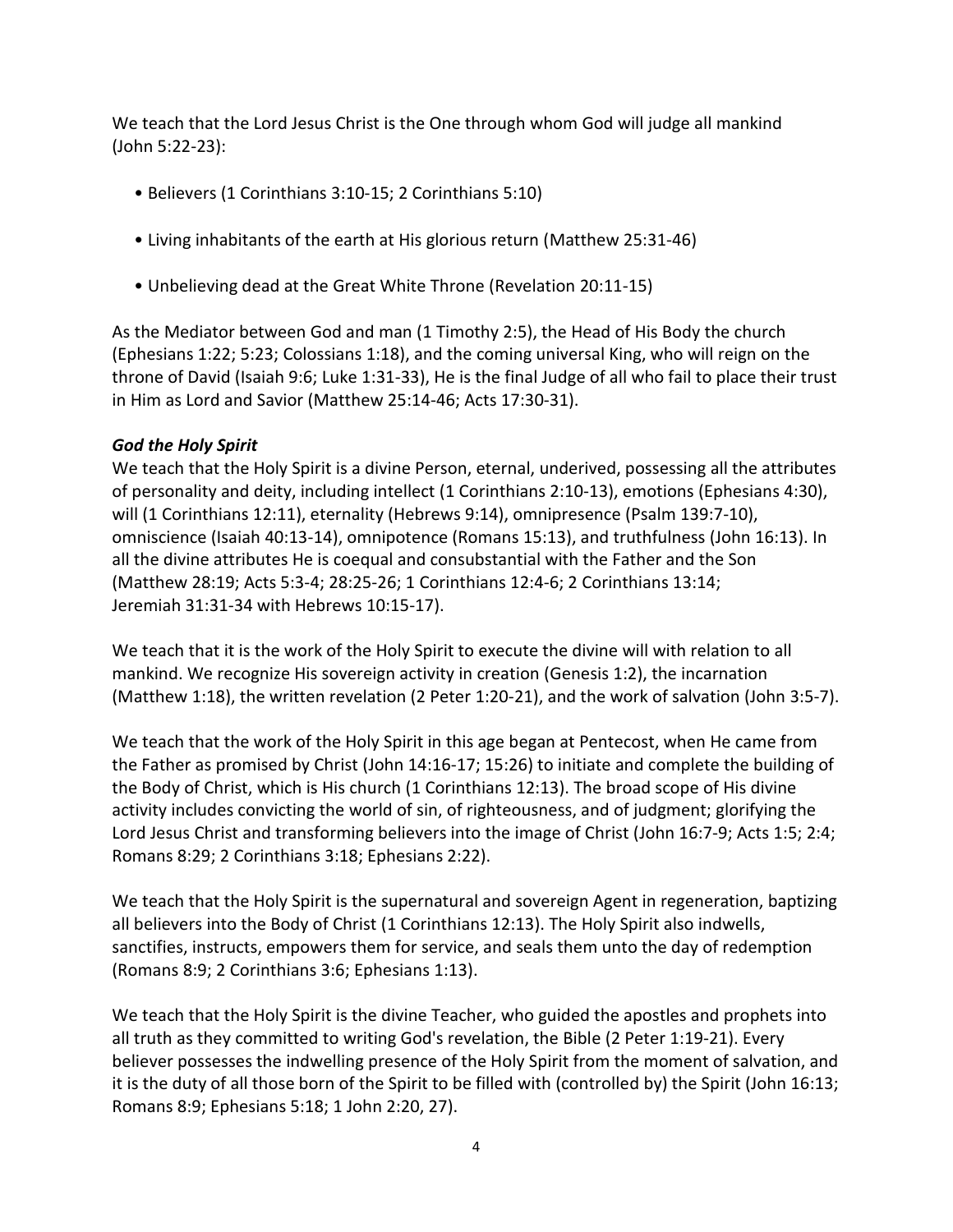We teach that the Holy Spirit administers spiritual gifts to the church. The Holy Spirit glorifies neither Himself nor His gifts by ostentatious (given to pretentious show in an attempt to impress others) displays, but He does glorify Christ by implementing His work of redeeming the lost and building up believers in the most holy faith (John [16:13-14;](http://biblia.com/books/nasb95/Jn15.13) [Acts](http://biblia.com/books/nasb95/Ac1.8) 1:8; 1 [Corinthians](http://biblia.com/books/nasb95/1Co12.4) 12:4- [11;](http://biblia.com/books/nasb95/1Co12.4) 2 [Corinthians](http://biblia.com/books/nasb95/2Co3.18) 3:18).

We teach, in this respect, that God the Holy Spirit is sovereign in the bestowing of all His gifts for the perfecting of the saints today, and that speaking in tongues and the working of sign miracles in the beginning days of the church were for the purpose of pointing to and authenticating the apostles as revealers of divine truth, and were never intended to be characteristic of the lives of believers. The Holy Spirit does not work apart from Scripture and always reveals the things of Christ. (John 16:13-14; 1 [Corinthians](http://biblia.com/books/nasb95/1Co12.4-11) 12:4-11; [13:8-10;](http://biblia.com/books/nasb95/1Co13.8-10) 2 [Corinthians](http://biblia.com/books/nasb95/2Co12.12) 12:12; [Ephesians](http://biblia.com/books/nasb95/Eph4.7-12) 4:7-12; [Hebrews](http://biblia.com/books/nasb95/Heb2.1) 2:1-4).

## **MAN**

We teach that man was directly and immediately created by God in His image and likeness. Man was created free of sin with a rational nature, intelligence, volition, self-determination, and moral responsibility to God (Genesis 2:7, 15-25[; James](http://biblia.com/books/nasb95/Jas3.9) 3:9).

We teach that God's intention in the creation of man was that man should glorify God, enjoy God's fellowship, live his life in the will of God, and by this accomplish God's purpose for man in the world [\(Isaiah](http://biblia.com/books/nasb95/Is43.7) 43:7; [Colossians](http://biblia.com/books/nasb95/Col1.16) 1:16[; Revelation](http://biblia.com/books/nasb95/Re4.11) 4:11).

We teach that in Adam's sin of disobedience to the revealed will and Word of God, man lost his innocence, incurred the penalty of spiritual and physical death, became subject to the wrath of God, and became inherently corrupt and utterly incapable of choosing or doing that which is acceptable to God apart from divine grace. With no recuperative powers to enable him to recover himself, man is hopelessly lost. Man's salvation is thereby wholly of God's grace through the redemptive work of our Lord Jesus Christ [\(Genesis](http://biblia.com/books/nasb95/Re4.11) 2:16-17; [3:1-19;](http://biblia.com/books/nasb95/Ge3.1-19) [John](http://biblia.com/books/nasb95/Jn3.36) 3:36; [Romans](http://biblia.com/books/nasb95/Ro3.23) 3:23; [6:23;](http://biblia.com/books/nasb95/Ro6.23) 1 [Corinthians](http://biblia.com/books/nasb95/1Co2.14) 2:14; [Ephesians](http://biblia.com/books/nasb95/Eph2.1) 2:1-3; 1 [Timothy](http://biblia.com/books/nasb95/Eph2.13-14) 2:13-14; 1 [John](http://biblia.com/books/nasb95/1Jn1.8) 1:8).

We teach that, because all men were in Adam, a nature corrupted by Adam's sin has been transmitted to all men of all ages, Jesus Christ being the only exception. All men are thus sinners by nature, by choice, and by divine declaration (Psalm [14:1-3;](http://biblia.com/books/nasb95/1Jn1.8) [Jeremiah](http://biblia.com/books/nasb95/Je17.9) 17:9; [Romans](http://biblia.com/books/nasb95/Ro3.9-18) 3:9-18, 23; 5:10-12).

## **SALVATION**

We teach that salvation is wholly of God by grace on the basis of the redemption of Jesus Christ, the merit of His shed blood, and not on the basis of human merit or works [\(John](http://biblia.com/books/nasb95/Jn1.12) 1:12; [Ephesians](http://biblia.com/books/nasb95/Eph1.7) 1:7[; 2:8-10;](http://biblia.com/books/nasb95/Eph2.8-10) 1 Peter [1:18-19\)](http://biblia.com/books/nasb95/1Pe1.18-19).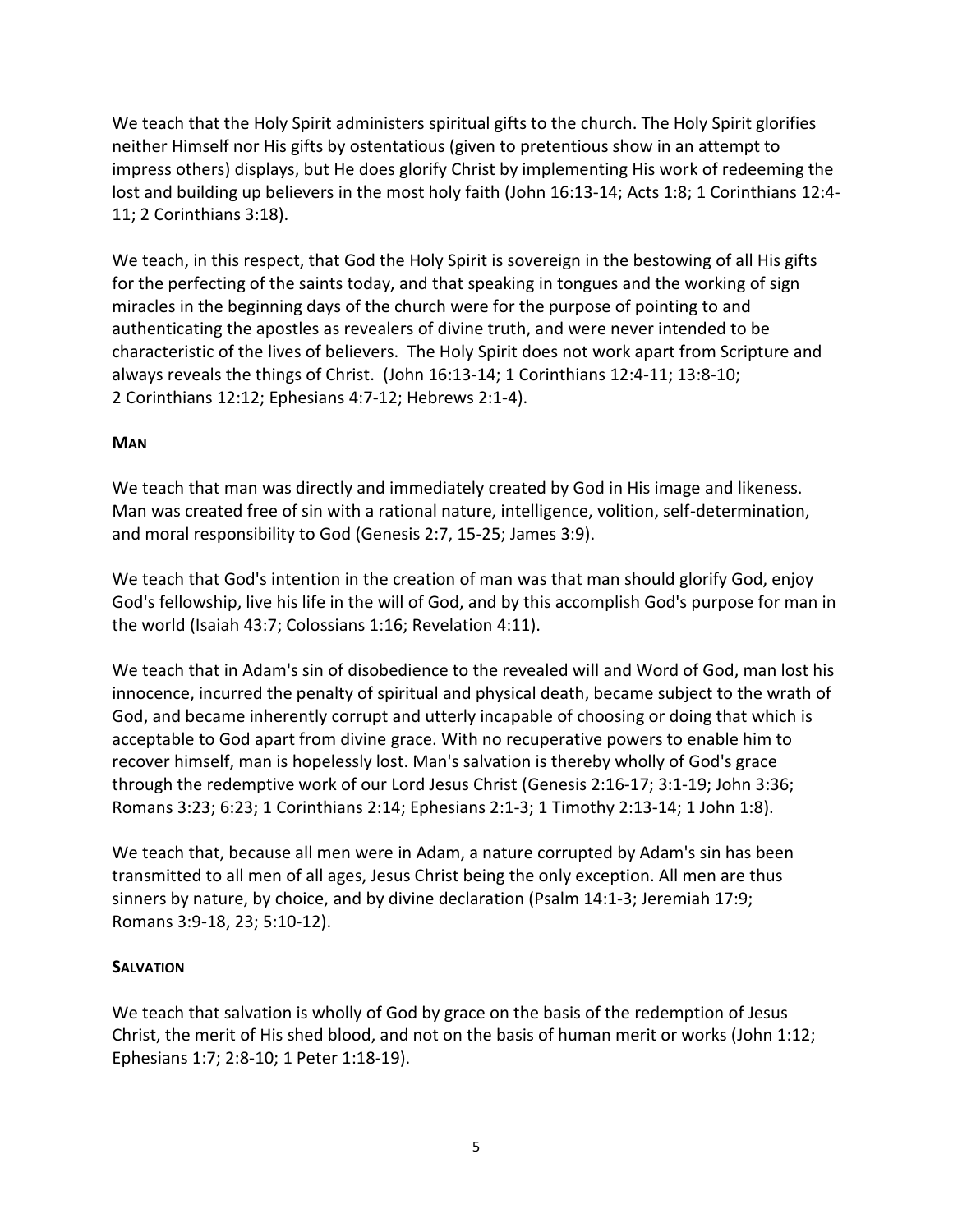## *Regeneration*

We teach that regeneration is a supernatural work of the Holy Spirit by which the divine nature and divine life are given (John [3:3-7;](http://biblia.com/books/nasb95/Jn3.3-7) [Titus](http://biblia.com/books/nasb95/Tt3.5) 3:5). It is instantaneous and is accomplished solely by the power of the Holy Spirit through the instrumentality of the Word of God [\(John](http://biblia.com/books/nasb95/Jn5.24) 5:24) when the repentant sinner, as enabled by the Holy Spirit, responds in faith to the divine provision of salvation. Genuine regeneration is manifested by fruits worthy of repentance as demonstrated in righteous attitudes and conduct. Good works are the true evidence and fruit of regeneration (1 [Corinthians](http://biblia.com/books/nasb95/1Co6.19-20) 6:19-20; [Ephesians](http://biblia.com/books/nasb95/Eph2.10) 2:10), and will be experienced to the extent that the believer submits to the control of the Holy Spirit in his life through faithful obedience to the Word of God [\(Ephesians](http://biblia.com/books/nasb95/Eph5.17) 5:17-21; Philippians 2:12b; [Colossians](http://biblia.com/books/nasb95/Col3.16) 3:16; 2 Peter [1:4-10\)](http://biblia.com/books/nasb95/Col3.16). This obedience causes the believer to be increasingly conformed to the image of our Lord Jesus Christ (2 [Corinthians](http://biblia.com/books/nasb95/2Co3.18) 3:18). Such a conformity is climaxed in the believer's glorification at Christ's coming [\(Romans](http://biblia.com/books/nasb95/Ro8.17) 8:17; 2 [Peter](http://biblia.com/books/nasb95/2Pe1.4) 1:4; 1 John [3:2-3\)](http://biblia.com/books/nasb95/2Pe1.4).

#### *Election*

We teach that election is the act of God by which, before the foundation of the world, He chose in Christ those whom He graciously regenerates, saves, and sanctifies [\(Romans](http://biblia.com/books/nasb95/Ro8.28-30) 8:28-30; [Ephesians](http://biblia.com/books/nasb95/Eph1.4) 1:4-11; 2 [Thessalonians](http://biblia.com/books/nasb95/2Th2.13) 2:13; 2 [Timothy](http://biblia.com/books/nasb95/2Ti2.10) 2:10; 1 Peter [1:1-2\)](http://biblia.com/books/nasb95/1Pe1.1).

We teach that sovereign election does not contradict or negate the responsibility of man to repent and trust Christ as Savior and Lord [\(Ezekiel](http://biblia.com/books/nasb95/Eze18.23) 18:23, 32; 33:11; John [3:18-19,](http://biblia.com/books/nasb95/Jn3.18-19) [36;](http://biblia.com/books/nasb95/Jn3.36) [5:40;](http://biblia.com/books/nasb95/Jn5.40) [Romans](http://biblia.com/books/nasb95/Ro9.22-23) 9:22-23; 2 [Thessalonians](http://biblia.com/books/nasb95/2Th2.10) 2:10-12; [Revelation](http://biblia.com/books/nasb95/Re22.17) 22:17). Nevertheless, since sovereign grace includes the means of receiving the gift of salvation as well as the gift itself, sovereign election will result in what God determines. All whom the Father calls to Himself will come in faith, and all who come in faith the Father will receive (John [6:37-40,](http://biblia.com/books/nasb95/Jn6.37-40) 44; Acts [13:48;](http://biblia.com/books/nasb95/Ac13.48) [James](http://biblia.com/books/nasb95/Jas4.8) 4:8).

We teach that the unmerited favor that God grants to totally depraved sinners is not related to any initiative of their own part or to God's anticipation of what they might do by their own will, but is solely of His sovereign grace and mercy [\(Ephesians](http://biblia.com/books/nasb95/Eph1.4) 1:4-7; Titus [3:4-7;](http://biblia.com/books/nasb95/Tt3.4-7) 1 [Peter](http://biblia.com/books/nasb95/1Pe1.2) 1:2).

We teach that election should not be looked upon as based merely on abstract sovereignty. God is truly sovereign, but He exercises this sovereignty in harmony with His other attributes, especially His omniscience, justice, holiness, wisdom, grace, and love [\(Romans](http://biblia.com/books/nasb95/Ro9.11) 9:11-16). This sovereignty will always exalt the will of God in a manner totally consistent with His character as revealed in the life of our Lord Jesus Christ [\(Matthew](http://biblia.com/books/nasb95/Mt11.25) 11:25-28; 2 [Timothy](http://biblia.com/books/nasb95/2Ti1.9) 1:9).

## *Justification*

We teach that justification before God is an act of God [\(Romans](http://biblia.com/books/nasb95/Ro8.33) 8:33) by which He declares righteous those who, through faith in Christ, repent of their sins [\(Luke](http://biblia.com/books/nasb95/Lk13.3) 13:3; Acts [2:38;](http://biblia.com/books/nasb95/Ac2.38) [3:19;](http://biblia.com/books/nasb95/Ac3.19) [11:18;](http://biblia.com/books/nasb95/Ac11.18) [Romans](http://biblia.com/books/nasb95/Ro2.4) 2:4; 2 [Corinthians](http://biblia.com/books/nasb95/2Co7.10) 7:10; Isaiah [55:6-7\)](http://biblia.com/books/nasb95/Is55.6) and confess Him as sovereign Lord [\(Romans](http://biblia.com/books/nasb95/Ro10.9-10) 10:9-10; 1 [Corinthians](http://biblia.com/books/nasb95/1Co12.3) 12:3; 2 [Corinthians](http://biblia.com/books/nasb95/2Co4.5) 4:5; [Philippians](http://biblia.com/books/nasb95/Php2.11) 2:11). This righteousness is apart from any virtue or work of man [\(Romans](http://biblia.com/books/nasb95/Ro3.20) 3:20; [4:6\)](http://biblia.com/books/nasb95/Ro4.6) and involves the imputation of our sins to Christ [\(Colossians](http://biblia.com/books/nasb95/Col2.14) 2:14; 1 [Peter](http://biblia.com/books/nasb95/1Pe2.24) 2:24) and the imputation of Christ's righteousness to us (1 [Corinthians](http://biblia.com/books/nasb95/1Co1.29) 1:30; 2 [Corinthians](http://biblia.com/books/nasb95/2Co5.21) 5:21). By this means God is enabled to "be just and the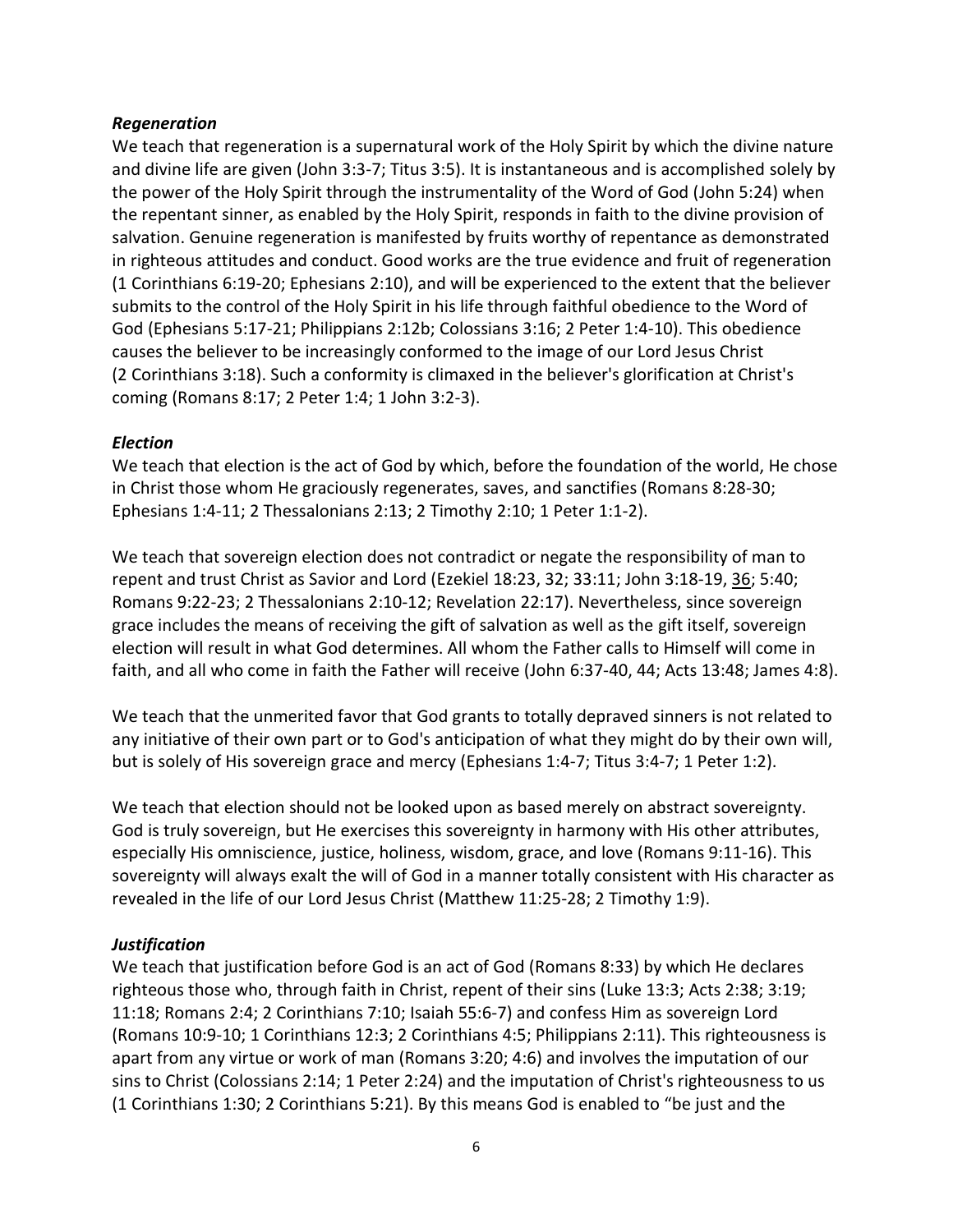justifier of the one who has faith in Jesus" ([Romans](http://biblia.com/books/nasb95/Ro3.26) 3:26).

# *Sanctification*

We teach that every believer is sanctified (set apart) unto God by justification and is therefore declared to be holy and is therefore identified as a saint. This sanctification is positional and instantaneous and should not be confused with progressive sanctification. This sanctification has to do with the believer's standing, not his present walk or condition (Acts [20:32;](http://biblia.com/books/nasb95/Ac20.32) 1 [Corinthians](http://biblia.com/books/nasb95/1Co1.2) 1:2, 30; [6:11;](http://biblia.com/books/nasb95/1Co6.11) 2 [Thessalonians](http://biblia.com/books/nasb95/2Th2.13) 2:13; [Hebrews](http://biblia.com/books/nasb95/Heb2.11) 2:11; [3:1;](http://biblia.com/books/nasb95/Heb3.1) [10:10,](http://biblia.com/books/nasb95/Heb10.10) 14; [13:12;](http://biblia.com/books/nasb95/Heb13.12) 1 [Peter](http://biblia.com/books/nasb95/1Pe1.2) 1:2).

We teach that there is also, by the work of the Holy Spirit, a progressive sanctification by which the state of the believer is brought closer to the standing the believer positionally enjoys through justification. Through the empowering of the Holy Spirit, the believer is able to live a life of increasing holiness and obedience to the Word of God in conformity to the will of God, becoming more and more like our Lord Jesus Christ (John [17:17,](http://biblia.com/books/nasb95/Jn17.16) 19; [Romans](http://biblia.com/books/nasb95/Jn17.19) 6:1-22; 2 [Corinthians](http://biblia.com/books/nasb95/2Co3.18) 3:18; 1 [Thessalonians](http://biblia.com/books/nasb95/2Co3.18) 4:3-4; [5:23\)](http://biblia.com/books/nasb95/1Th5.23). In this respect, we teach that every saved person is involved in a daily conflict—the new creation in Christ doing battle against the flesh but adequate provision is made for victory through the power of the indwelling Holy Spirit. The struggle nevertheless stays with the believer all through this earthly life and is never completely ended. All claims to the eradication of sin in this life are unscriptural. Eradication of sin is not possible, but the Holy Spirit does provide for victory over sin [\(Galatians](http://biblia.com/books/nasb95/1Th5.23) 5:16-25; [Ephesians](http://biblia.com/books/nasb95/Eph4.22-24) 4:22-24; [Philippians](http://biblia.com/books/nasb95/Php3.12) 3:12; [Colossians](http://biblia.com/books/nasb95/Col3.9) 3:9-10; 1 Peter [1:14-16;](http://biblia.com/books/nasb95/1Pe1.14) 1 John [3:5-9\)](http://biblia.com/books/nasb95/1Jn3.5).

## *Security*

We teach that all the redeemed, once saved, are kept by God's power and are thus secure in Christ forever [\(John](http://biblia.com/books/nasb95/Jn5.24) 5:24; [6:37-40;](http://biblia.com/books/nasb95/Jn6.37-40) [10:27-30;](http://biblia.com/books/nasb95/Jn10.26) [Romans](http://biblia.com/books/nasb95/Ro5.9) 5:9-10[; 8:1,](http://biblia.com/books/nasb95/Ro8.1) 31-39; 1 [Corinthians](http://biblia.com/books/nasb95/1Co1.4) 1:4-8; [Ephesians](http://biblia.com/books/nasb95/Eph4.30) 4:30[; Hebrews](http://biblia.com/books/nasb95/Heb7.25) 7:25; [13:5;](http://biblia.com/books/nasb95/Heb13.5) 1 [Peter](http://biblia.com/books/nasb95/1Pe1.5) 1:5; Jude 24).

We teach that it is the privilege of believers to rejoice in the assurance of their salvation through the testimony of God's Word, which, however, clearly forbids the use of Christian liberty as an occasion for sinful living and carnality [\(Romans](http://biblia.com/books/nasb95/Ro6.15-22) 6:15-22; [13:13-14;](http://biblia.com/books/nasb95/Ro13.13-14) [Galatians](http://biblia.com/books/nasb95/Ga5.13) 5:13, 25-26; Titus [2:11-14\)](http://biblia.com/books/nasb95/Tt2.11-14).

## *Separation*

We teach that separation from sin is clearly called for throughout the Old and New Testaments, and that the Scriptures clearly indicate that in the last days apostasy and worldliness shall increase (2 Corinthians 6:14-7:1; 2 [Timothy](http://biblia.com/books/nasb95/2Ti3.1-5) 3:1-5).

We teach that, out of deep gratitude for the undeserved grace of God granted to us, and because our glorious God is so worthy of our total consecration, all the saved should live in such a manner as to demonstrate our adoring love to God and so as not to bring reproach upon our Lord and Savior. We also teach that separation from all religious apostasy and worldly and sinful practices is commanded of us by God [\(Romans](http://biblia.com/books/nasb95/Ro12.1) 12:1-2, 1 [Corinthians](http://biblia.com/books/nasb95/1Co5.9) 5:9-13; 2 Corinthians 6:14-7:1; 1 John [2:15-17;](http://biblia.com/books/nasb95/1Jn2.15) 2 John 9-11).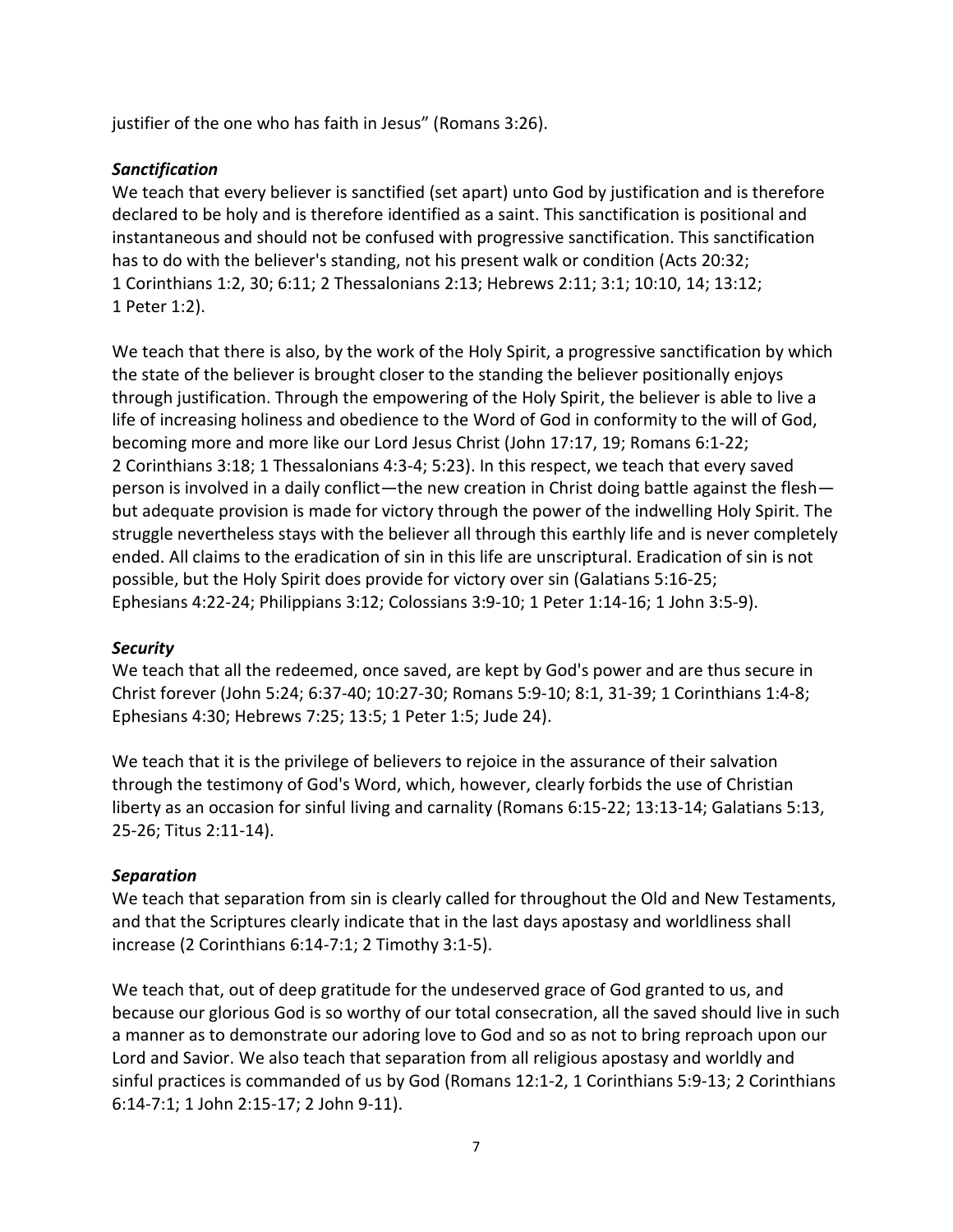We teach that believers should be separated unto our Lord Jesus Christ (2 [Thessalonians](http://biblia.com/books/nasb95/2Th1.11-12) 1:11- [12;](http://biblia.com/books/nasb95/2Th1.11-12) [Hebrews](http://biblia.com/books/nasb95/Heb12.1) 12:1-2) and affirm that the Christian life is a life of obedient righteousness (as a result of being empowered by the Holy Spirit) that reflects the teaching of the Beatitudes [\(Matthew](http://biblia.com/books/nasb95/Mt5.2-12) 5:2-12) and a continual pursuit of holiness [\(Romans](http://biblia.com/books/nasb95/Ro12.1-2) 12:1-2; 2 [Corinthians](http://biblia.com/books/nasb95/2Co7.1) 7:1; [Hebrews](http://biblia.com/books/nasb95/Heb12.14/) 12:14; Titus [2:11-14;](http://biblia.com/books/nasb95/Tt2.11) 1 John [3:1-10\)](http://biblia.com/books/nasb95/1Jn3.1).

## **THE CHURCH**

We teach that all who place their faith in Jesus Christ are immediately placed by the Holy Spirit into one united spiritual Body, the church (1 [Corinthians](http://biblia.com/books/nasb95/1Jn3.1) 12:12-13), the bride of Christ (2 [Corinthians](http://biblia.com/books/nasb95/2Co11.2) 11:2; [Ephesians](http://biblia.com/books/nasb95/Eph5.23) 5:23-32; [Revelation](http://biblia.com/books/nasb95/Re19.7) 19:7-8), of which Christ is the Head [\(Ephesians](http://biblia.com/books/nasb95/Eph1.22) 1:22; [4:15;](http://biblia.com/books/nasb95/Eph4.15) [Colossians](http://biblia.com/books/nasb95/Col1.17) 1:18).

We teach that the formation of the church, the Body of Christ, began on the Day of Pentecost (Acts [2:1-21,](http://biblia.com/books/nasb95/Ac2.1-21) 38-47) and will be completed at the coming of Christ for His own at the rapture (1 [Corinthians](http://biblia.com/books/nasb95/1Co15.51) 15:51-52; 1 [Thessalonians](http://biblia.com/books/nasb95/1Th4.13) 4:13-18).

We teach that the church is thus a unique spiritual organism designed by Christ, made up of all born-again believers in this present age (Ephesians 2:11-3:6). The church is distinct from Israel (1 [Corinthians](http://biblia.com/books/nasb95/1Co10.32) 10:32), a mystery not revealed until this age [\(Ephesians](http://biblia.com/books/nasb95/Eph3.1) 3:1-6; [5:32\)](http://biblia.com/books/nasb95/Eph5.32).

We teach that the establishment and continuity of local churches is clearly taught and defined in the New Testament Scriptures (Acts 14:23, 27; [20:17,](http://biblia.com/books/nasb95/Ac20.17) 28; [Galatians](http://biblia.com/books/nasb95/Ga1.2) 1:2; [Philippians](http://biblia.com/books/nasb95/Php1.1) 1:1; 1 [Thessalonians](http://biblia.com/books/nasb95/1Th1.1) 1:1; 2 [Thessalonians](http://biblia.com/books/nasb95/2Th1.1) 1:1) and that the members of the one spiritual Body are directed to associate themselves together in local assemblies (1 [Corinthians](http://biblia.com/books/nasb95/1Co11.18-20) 11:18-20; [Hebrews](http://biblia.com/books/nasb95/Heb10.25) 10:25).

We teach that the one supreme authority for the church is Christ (1 [Corinthians](http://biblia.com/books/nasb95/1Co11.3) 11:3; [Ephesians](http://biblia.com/books/nasb95/Eph1.22) 1:22[; Colossians](http://biblia.com/books/nasb95/Col1.17) 1:18) and that church leadership, gifts, order, discipline, and worship are all appointed through His sovereignty as found in the Scriptures. The biblically designated officers serving under Christ and over the assembly are elders (also called bishops, pastors, and pastor teachers; Acts [20:28;](http://biblia.com/books/nasb95/Ac20.28) [Ephesians](http://biblia.com/books/nasb95/Eph4.11) 4:11) and deacons, both of whom must meet biblical qualifications (1 [Timothy](http://biblia.com/books/nasb95/1Ti3.1-13) 3:1-13; Titus [1:5-9;](http://biblia.com/books/nasb95/Tt1.5-9) 1 Peter [5:1-5\)](http://biblia.com/books/nasb95/1Pe5.1-5).

We teach that these leaders lead or rule as servants of Christ (1 [Timothy](http://biblia.com/books/nasb95/1Ti5.17) 5:17-22) and have His authority in directing the church. The congregation is to submit to their leadership [\(Hebrews](http://biblia.com/books/nasb95/Heb13.7) 13:7, 17).

We teach the importance of discipleship [\(Matthew](http://biblia.com/books/nasb95/Mt28.19-20) 28:19-20; 2 [Timothy](http://biblia.com/books/nasb95/2Ti2.2) 2:2), mutual accountability of all believers to each other [\(Matthew](http://biblia.com/books/nasb95/Mt18.5-14) 18:5-14), as well as the need for discipline of sinning members of the congregation in accord with the standards of Scripture [\(Matthew](http://biblia.com/books/nasb95/Mt18.15-22) 18:15-22; Acts [5:1-11;](http://biblia.com/books/nasb95/Ac5.1-11) 1 [Corinthians](http://biblia.com/books/nasb95/Ac5.1-11) 5:1-13; 2 [Thessalonians](http://biblia.com/books/nasb95/Ac5.1-11) 3:6-15; 1 [Timothy](http://biblia.com/books/nasb95/1Ti1.19-20) 1:19- [20;](http://biblia.com/books/nasb95/1Ti1.19-20) Titus [1:10-16\)](http://biblia.com/books/nasb95/Tt1.10).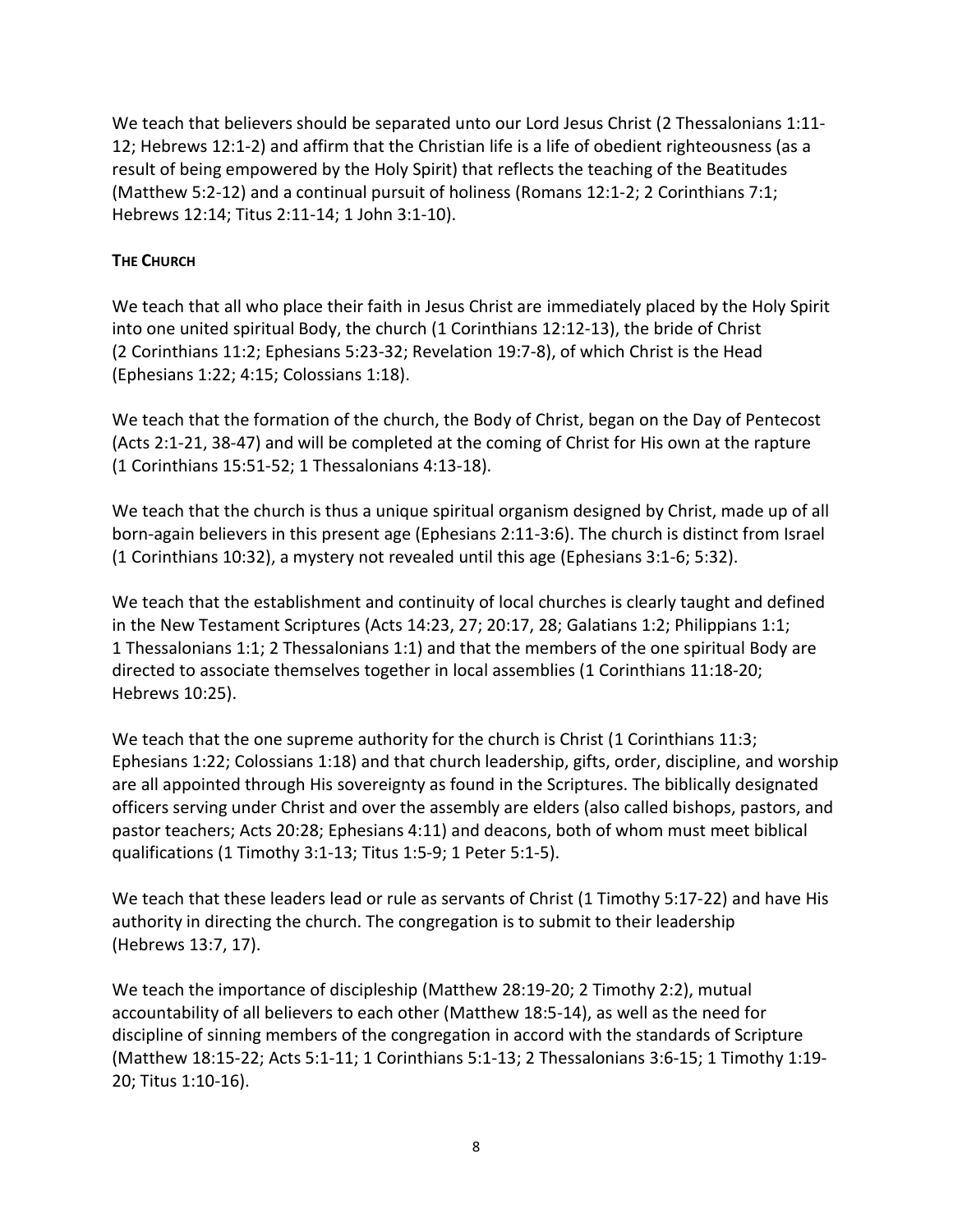We teach the autonomy of the local church, free from any external authority or control, with the right of self-government and freedom from the interference of any hierarchy of individuals or organizations [\(Titus](http://biblia.com/books/nasb95/Tt1.5) 1:5). We teach that it is scriptural for true churches to cooperate with each other for the presentation and propagation of the faith. Each local church, however, through its elders and their interpretation and application of Scripture, should be the sole judge of the measure and method of its cooperation. The elders should determine all other matters of membership, policy, discipline, benevolence, and government as well (Acts [15:19-31;](http://biblia.com/books/nasb95/Tt1.5) [20:28;](http://biblia.com/books/nasb95/Ac20.28) 1 [Corinthians](http://biblia.com/books/nasb95/1Co5.4) 5:4-7, 13; 1 Peter [5:1-4\)](http://biblia.com/books/nasb95/1Pe5.1). Though each church is independent or autonomous in status, there should be occasions of interdependence among assemblies of the same mindset and loyalty to the Lord and His Word (Acts 15:19-31; Romans 15:26-27).

We teach that the purpose of the church is to glorify God [\(Ephesians](http://biblia.com/books/nasb95/Eph3.21) 3:21) by building itself up in the faith [\(Ephesians](http://biblia.com/books/nasb95/Eph4.13-16) 4:13-16), by instruction of the Word (2 [Timothy](http://biblia.com/books/nasb95/2Ti2.2) 2:2, [15;](http://biblia.com/books/nasb95/2Ti2.15) [3:16-17\)](http://biblia.com/books/nasb95/2Ti3.16-17), by fellowship (Acts [2:47;](http://biblia.com/books/nasb95/Ac2.47) 1 [John](http://biblia.com/books/nasb95/1Jn1.3) 1:3), by keeping the ordinances (Luke [22:19;](http://biblia.com/books/nasb95/Lk22.19) Acts [2:38-42\)](http://biblia.com/books/nasb95/Ac2.38) and by advancing and communicating the gospel to the entire world [\(Matthew](http://biblia.com/books/nasb95/Mt28.19) 28:19; [Acts](http://biblia.com/books/nasb95/Ac1.8) 1:8; [2:42\)](http://biblia.com/books/nasb95/Ac2.42).

We teach the calling of all saints to the work of service (1 [Corinthians](http://biblia.com/books/nasb95/1Co15.58) 15:58; [Ephesians](http://biblia.com/books/nasb95/Eph4.12) 4:12; [Revelation](http://biblia.com/books/nasb95/Re22.12) 22:12).

We teach the need of the church to cooperate with God as He accomplishes His purpose in the world. To that end, He gives the church spiritual gifts. He gives men chosen for the purpose of equipping the saints for the work of the ministry [\(Ephesians](http://biblia.com/books/nasb95/Eph4.7-12) 4:7-12), and He also gives unique and special spiritual abilities to each member of the Body of Christ [\(Romans](http://biblia.com/books/nasb95/Eph4.7-12) 12:5-8; 1 [Corinthians](http://biblia.com/books/nasb95/1Co12.4) 12:4-31; 1 Peter [4:10-11\)](http://biblia.com/books/nasb95/1Pe4.10-11).

We teach that there were two kinds of gifts given the early church: miraculous gifts of divine revelation and healing, given temporarily in the apostolic era for the purpose of confirming the authenticity of the apostles' message [\(Hebrews](http://biblia.com/books/nasb95/Heb2.3) 2:3-4; 2 [Corinthians](http://biblia.com/books/nasb95/2Co12.12) 12:12); and ministering gifts, given to equip believers for edifying one another. With the New Testament revelation now complete, Scripture becomes the sole test of the authenticity of a man's message, and confirming gifts of a miraculous nature are no longer necessary to validate a man or his message (1 [Corinthians](http://biblia.com/books/nasb95/1Co13.8-12) 13:8-12). Miraculous gifts can even be counterfeited by Satan so as to deceive even believers (1 Corinthians 13:13-14:12; [Revelation](http://biblia.com/books/nasb95/Re13.13-14) 13:13-14). The only gifts in operation today are those non-revelatory equipping gifts given for edification [\(Romans](http://biblia.com/books/nasb95/Ro12.6-8) 12:6-8).

We teach that no one possesses the gift of healing today, but that God does hear and answer the prayer of faith and will answer in accordance with His own perfect will for the sick, suffering, and afflicted (Luke [18:1-6;](http://biblia.com/books/nasb95/Lk18.1) John [5:7-9;](http://biblia.com/books/nasb95/Jn5.7) 2 [Corinthians](http://biblia.com/books/nasb95/2Co12.6) 12:6-10; James [5:13-16;](http://biblia.com/books/nasb95/Jas5.13) 1 John [5:14-15\)](http://biblia.com/books/nasb95/1Jn5.14).

We teach that two ordinances have been committed to the local church: baptism and the Lord's Supper (Acts [2:38-42\)](http://biblia.com/books/nasb95/Ac2.38-42). Christian baptism by immersion (Acts [8:36-39\)](http://biblia.com/books/nasb95/Ac2.38-42) is the solemn and beautiful testimony of a believer showing forth his faith in the crucified, buried, and risen Savior, and his union with Him in death to sin and resurrection to a new life [\(Romans](http://biblia.com/books/nasb95/Ro6.1) 6:1-11). It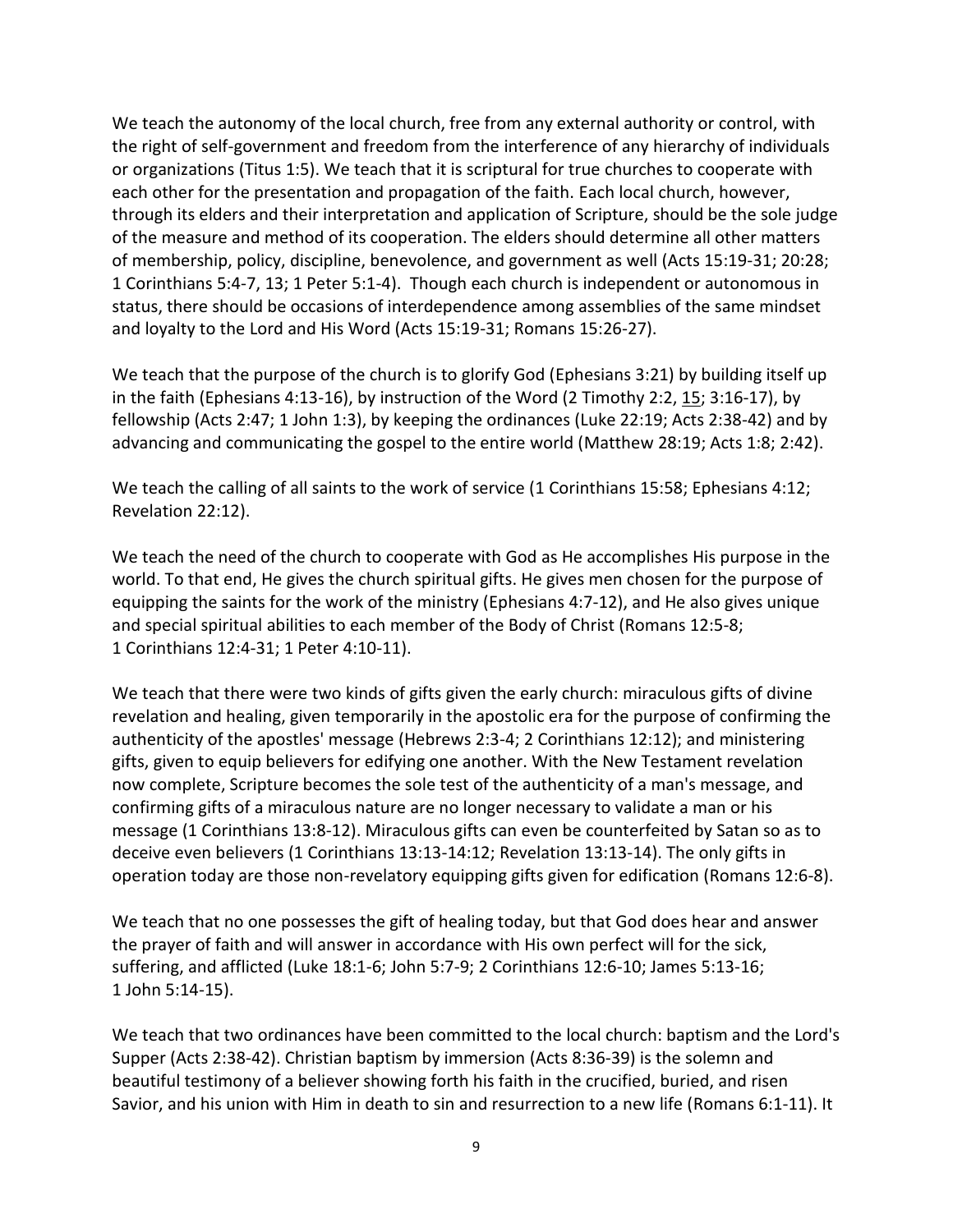is also a sign of fellowship and identification with the visible Body of Christ (Acts [2:41-42\)](http://biblia.com/books/nasb95/Ac2.41).

We teach that the Lord's Supper is the commemoration and proclamation of His death until He comes, and should be always preceded by solemn self-examination (1 [Corinthians](http://biblia.com/books/nasb95/1Co11.28-32) 11:28-32). We also teach that, whereas the elements of Communion are only representative of the flesh and blood of Christ, participation in the Lord's Supper is nevertheless an actual communion with the risen Christ, who indwells every believer, and so is present, fellowshipping with His people (1 [Corinthians](http://biblia.com/books/nasb95/1Co11.28-32) 10:16).

# **ANGELS**

# *Holy Angels*

We teach that angels are created beings and are therefore not to be worshiped. Although they are a higher order of creation than man, they are created to serve God and to worship Him (Luke [2:9-14;](http://biblia.com/books/nasb95/Lk2.9-14) [Hebrews](http://biblia.com/books/nasb95/Heb1.6-7) 1:6-7, 14; [2:6-7; Revelation](http://biblia.com/books/nasb95/Heb2.6-7) 5:11-14; [19:10;](http://biblia.com/books/nasb95/Re19.10) [22:9\)](http://biblia.com/books/nasb95/Re22.9).

# *Fallen Angels*

We teach that Satan is a created angel and the author of sin. He incurred the judgment of God by rebelling against his Creator (Isaiah [14:12-17;](http://biblia.com/books/nasb95/Is14.12) Ezekiel [28:11-19\)](http://biblia.com/books/nasb95/Eze28.11-19), by taking numerous angels with him in his fall [\(Matthew](http://biblia.com/books/nasb95/Mt25.41) 25:41; [Revelation](http://biblia.com/books/nasb95/Re12.1) 12:1-14), and by introducing sin into the human race by his temptation of Eve [\(Genesis](http://biblia.com/books/nasb95/Ge3.1-15) 3:1-15).

We teach that Satan is the open and declared enemy of God and man (Isaiah [14:13-14;](http://biblia.com/books/nasb95/Is14.13) [Matthew](http://biblia.com/books/nasb95/Mt4.1) 4:1-11[; Revelation](http://biblia.com/books/nasb95/Re12.9-10) 12:9-10); that he is the prince of this world, who has been defeated through the death and resurrection of Jesus Christ [\(Romans](http://biblia.com/books/nasb95/Ro16.20) 16:20); and that he shall be eternally punished in the lake of fire (Isaiah [14:12-17;](http://biblia.com/books/nasb95/Is14.12-17) Ezekiel [28:11-19;](http://biblia.com/books/nasb95/Eze28.11-19) [Matthew](http://biblia.com/books/nasb95/Mt25.41) 25:41; [Revelation](http://biblia.com/books/nasb95/Re20.10) 20:10).

# **LAST THINGS**

## *Death*

We teach that physical death involves no loss of our immaterial consciousness [\(Revelation](http://www.biblegateway.com/passage/?version=49&search=Revelation+6:9-11;Revelation+6) 6:9- [11\)](http://www.biblegateway.com/passage/?version=49&search=Revelation+6:9-11;Revelation+6), that the soul of the redeemed passes immediately into the presence of Christ (Luke [23:43;](http://www.biblegateway.com/passage/?version=49&search=Luke+23:43;Luke+23) [Philippians](http://www.biblegateway.com/passage/?version=49&search=Philippians+1:23;Philippians+1) 1:23; 2 [Corinthians](http://www.biblegateway.com/passage/?version=49&search=2Corinthians+5:8;2Corinthians+5) 5:8), that there is a separation of soul and body [\(Philippians](http://www.biblegateway.com/passage/?version=49&search=Philippians+1:21-24;Philippians+1) 1:21-24), and that, for the redeemed, such separation will continue until the rapture (1 [Thessalonians](http://www.biblegateway.com/passage/?version=49&search=1Thessalonians+4:13-17;1Thessalonians+4) 4:13-17), which initiates the first resurrection [\(Revelation](http://biblia.com/books/nasb95/Re20.4-6) 20:4-6), when our soul and body will be reunited to be glorified forever with our Lord [\(Philippians](http://biblia.com/books/nasb95/Php3.21) 3:21; 1 [Corinthians](http://biblia.com/books/nasb95/1Co15.35) 15:35-44, 50-54). Until that time, the souls of the redeemed in Christ remain in joyful fellowship with our Lord Jesus Christ (2 [Corinthians](http://biblia.com/books/nasb95/2Co5.8) 5:8).

We teach the bodily resurrection of all men, the saved to eternal life [\(John](http://biblia.com/books/nasb95/Jn6.39) 6:39[; Romans](http://biblia.com/books/nasb95/Ro8.10-11) 8:10- [11,](http://biblia.com/books/nasb95/Ro8.10-11) 19-23; 2 [Corinthians](http://biblia.com/books/nasb95/2Co4.14) 4:14), and the unsaved to judgment and everlasting punishment [\(Daniel](http://biblia.com/books/nasb95/Da12.2) 12:2[; John](http://biblia.com/books/nasb95/Jn5.29) 5:29; [Revelation](http://biblia.com/books/nasb95/Re20.13) 20:13-15).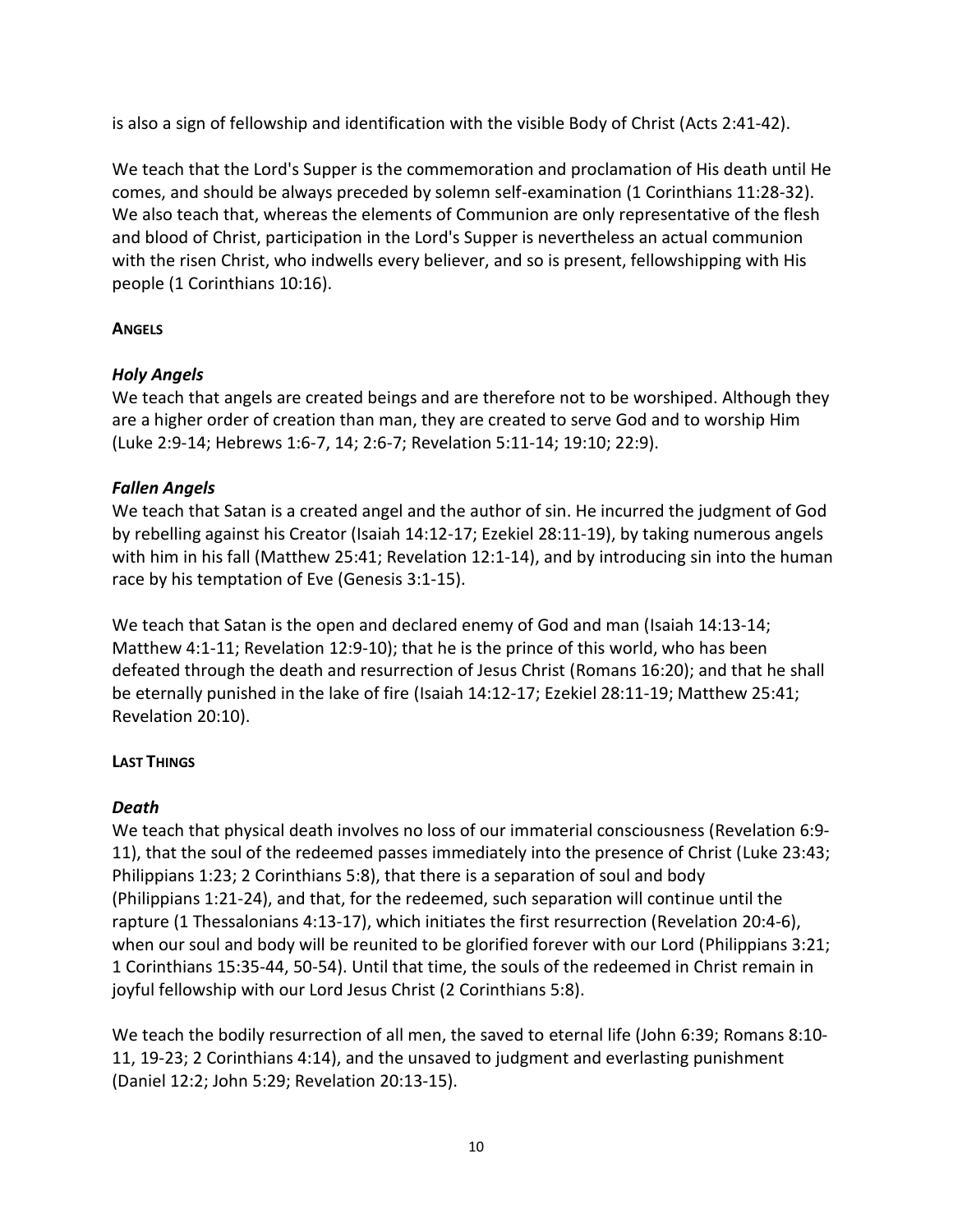We teach that the souls of the unsaved at death are kept under punishment until the second resurrection (Luke [16:19-26;](http://biblia.com/books/nasb95/Lk16.19) [Revelation](http://biblia.com/books/nasb95/Re20.13-15) 20:13-15), when the soul and the resurrection body will be united (John [5:28-29\)](http://biblia.com/books/nasb95/Jn5.28-29). They shall then appear at the Great White Throne Judgment [\(Revelation](http://biblia.com/books/nasb95/Re20.11) 20:11-15) and shall be cast into hell, the lake of fire [\(Matthew](http://biblia.com/books/nasb95/Mt25.41-46) 25:41-46), cut off from the life of God forever [\(Daniel](http://biblia.com/books/nasb95/Da12.2) 12:2; [Matthew](http://biblia.com/books/nasb95/Mt25.41-46) 25:41-46; 2 [Thessalonians](http://biblia.com/books/nasb95/2Th1.7-9) 1:7-9).

## *Eschatology*

We believe and teach that the study of eschatology is to have primarily an ethical effect on the people of God [\(1 John 2:28-3:3](http://biblia.com/bible/esv/1%20John%202.28-3.3)[;2 Peter 3:10-14\)](http://biblia.com/bible/esv/2%20Peter%203.10-14). This effect is manifested in a heart that longs for the appearance of our blessed hope [\(Titus 2:13\)](http://biblia.com/bible/esv/Titus%202.13), a spirit that seeks to encourage the brethren with these truths [\(1 Thessalonians 4:16-18\)](http://biblia.com/bible/esv/1%20Thessalonians%204.16-18), and holy lives that reflect the values of the knowledge that this present world is passing away and will give way to eternity [\(2 Peter 3:11-14\)](http://biblia.com/bible/esv/2%20Peter%203.11-14). Although it is difficult to organize and interrelate the biblical references to many eschatological events (i.e., resurrections and the various judgments etc.), there are several overarching facts which are transparently clear and agreed upon by most evangelicals.

We believe and teach that personal conscious being is not interrupted by physical death [\(Luke](http://biblia.com/bible/esv/Luke%2016.19-31)  [16:19-31\)](http://biblia.com/bible/esv/Luke%2016.19-31). For the believer his soul/spirit is ushered immediately into the presence of Christ at physical death [\(2 Corinthians 5:1-8\)](http://biblia.com/bible/esv/2%20Corinthians%205.1-8). The souls/spirits of the unregenerate at physical death also continue, but in conscious torment until the Day of judgment [\(Revelation 20:13-15\)](http://biblia.com/bible/esv/Revelation%2020.13-15). All men will experience a bodily resurrection, the saved to eternal life and overwhelming joy, and the unsaved to eternal separation and everlasting punishment [\(Daniel 12:2-3;](http://biblia.com/bible/esv/Daniel%2012.2-3) [Matthew 25:31-46;](http://biblia.com/bible/esv/Matthew%2025.31-46) [John 5:19-](http://biblia.com/bible/esv/John%205.19-29) [29;](http://biblia.com/bible/esv/John%205.19-29) [2 Thessalonians 1:6-11\)](http://biblia.com/bible/esv/2%20Thessalonians%201.6-11).

We believe and teach that the Lord Jesus Christ will return in glory as King of Kings and Lord of Lords [\(Acts 1:11\)](http://biblia.com/bible/esv/Acts%201.11). His second coming is presented in the New Testament as being near or imminent, although its timing is unknown to men [\(Mark 13:33-37;](http://biblia.com/bible/esv/Mark%2013.33-37) [1 Thessalonians 5:1-11\)](http://biblia.com/bible/esv/1%20Thessalonians%205.1-11). The two elements of His Final coming, normally designated as Rapture and Revelation, are most often mentioned side-by-side without clear distinctions in New Testament contexts [\(1 Thessalonians](http://biblia.com/bible/esv/1%20Thessalonians%202.19)  [2:19;](http://biblia.com/bible/esv/1%20Thessalonians%202.19) [2 Thessalonians 2:1,](http://biblia.com/bible/esv/2%20Thessalonians%202.1)[8;](http://biblia.com/bible/esv/2%20Thessalonians%202.8) [2 Timothy 4:1;](http://biblia.com/bible/esv/2%20Timothy%204.1) [Titus 2:13\)](http://biblia.com/bible/esv/Titus%202.13). Furthermore, as clear as the fact of the Rapture is, its timing in relationship to the Tribulation remains open to at least four theological interpretations (i.e., pre-, mid-, pre-wrath, and post-tribulation), each exhibiting some strengths and some weaknesses.

Within the broader spectrum of orthodox teaching on last things, we believe and teach that although significant spiritual dimensions of the Kingdom have been inaugurated in conjunction with the first coming of Christ [\(Colossians 1:13](http://biblia.com/bible/esv/Colossians%201.13)), the King will return again to fulfill God's many promises regarding the nation of Israel. Christ will come to earth to occupy the throne of David [\(Matthew 25:31;](http://biblia.com/bible/esv/Matthew%2025.31) [Luke 1:31-33;](http://biblia.com/bible/esv/Luke%201.31-33) [Acts 1:10,](http://biblia.com/bible/esv/Acts%201.10) [11](http://biblia.com/bible/esv/Acts%201.11) ,2:29-30) and establish His Messianic kingdom for a thousand years on the earth [\(Revelation 20:1-7\)](http://biblia.com/bible/esv/Revelation%2020.1-7). The kingdom itself will be the fulfillment of God's promise to Israel ([Isaiah 65:17-25;](http://biblia.com/bible/esv/Isaiah%2065.17-25) [Ezekiel 37:21-28;](http://biblia.com/bible/esv/Ezekiel%2037.21-28) [Zechariah 8:1-17\)](http://biblia.com/bible/esv/Zechariah%208.1-17).

After the closing of the millennium, [\(Revelation 20:7-15\)](http://biblia.com/bible/esv/Revelation%2020.7-15), the saved will enter the eternal state of glory with God, after which the elements of this earth are to be dissolved [\(2 Peter 3:10\)](http://biblia.com/bible/esv/2%20Peter%203.10) and